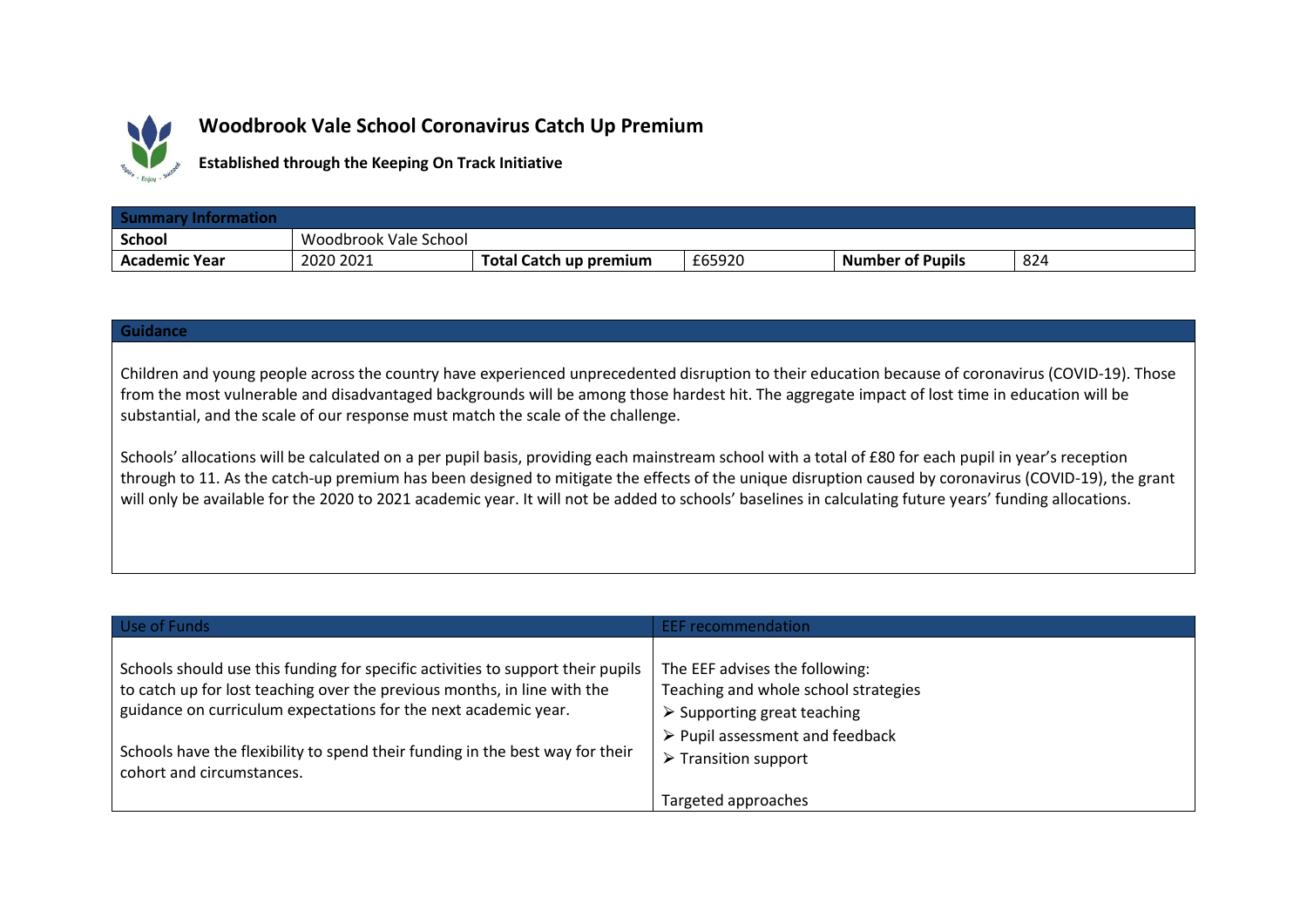| To support schools to make the best use of this funding, the Education   | $\triangleright$ One to one and small group tuition |
|--------------------------------------------------------------------------|-----------------------------------------------------|
| Endowment Foundation (EEF) has published a coronavirus (COVID-19)        | $\triangleright$ Intervention programmes            |
| support guide for schools with evidence-based approaches to catch up for | $\triangleright$ Extended school time               |
| all students. Schools should use this document to help them direct their |                                                     |
| additional funding in the most effective way.                            | Wider strategies                                    |
|                                                                          | $\triangleright$ Supporting parent and carers       |
|                                                                          | $\triangleright$ Access to technology               |
|                                                                          | $\triangleright$ Summer support                     |

| Planned Expenditure-the headlines are grouped into the categories outlined in the education endowment foundations coronavirus support guide for |                                                                                                                                      |                                                                                                                                   |                     |                    |  |
|-------------------------------------------------------------------------------------------------------------------------------------------------|--------------------------------------------------------------------------------------------------------------------------------------|-----------------------------------------------------------------------------------------------------------------------------------|---------------------|--------------------|--|
| <b>schools</b>                                                                                                                                  |                                                                                                                                      |                                                                                                                                   |                     |                    |  |
| 1-Teaching and whole school strategies                                                                                                          |                                                                                                                                      |                                                                                                                                   |                     |                    |  |
| <b>Desired Outcome</b>                                                                                                                          | <b>Approach and cost</b>                                                                                                             | Impact                                                                                                                            | <b>Staff Lead</b>   | <b>Review Date</b> |  |
| <b>Supporting Great Teaching</b>                                                                                                                | In key stage 4, we are utilising additional<br>time from qualified teachers to deliver                                               | Increase attainment and close the gap for<br>those students identified and attending                                              | RM and<br><b>PH</b> | Jan 2021           |  |
|                                                                                                                                                 | intervention lessons both during curriculum<br>time in school and through out of school<br>sessions. This enables students to access | sessions.                                                                                                                         |                     |                    |  |
|                                                                                                                                                 | their learning from staff with whom they<br>have an existing relationship with.                                                      | Measured through snapshot data points                                                                                             |                     |                    |  |
|                                                                                                                                                 | Approx. 13 hours per week at a total cost of<br>£16000                                                                               |                                                                                                                                   |                     |                    |  |
| Targeted approaches                                                                                                                             | Accessing online tutoring for approx. 20<br>students who have been identified through<br>the keeping on track initiative.            | Improve the grades of students in all subjects<br>who have been identified as needing<br>additional support to get back on track. | RM and<br><b>PH</b> | Jan 2021           |  |
|                                                                                                                                                 | £16000                                                                                                                               | Impact monitored through NTP impact<br>reporting systems                                                                          |                     |                    |  |
| <b>Transition Support</b>                                                                                                                       | N/A                                                                                                                                  |                                                                                                                                   |                     |                    |  |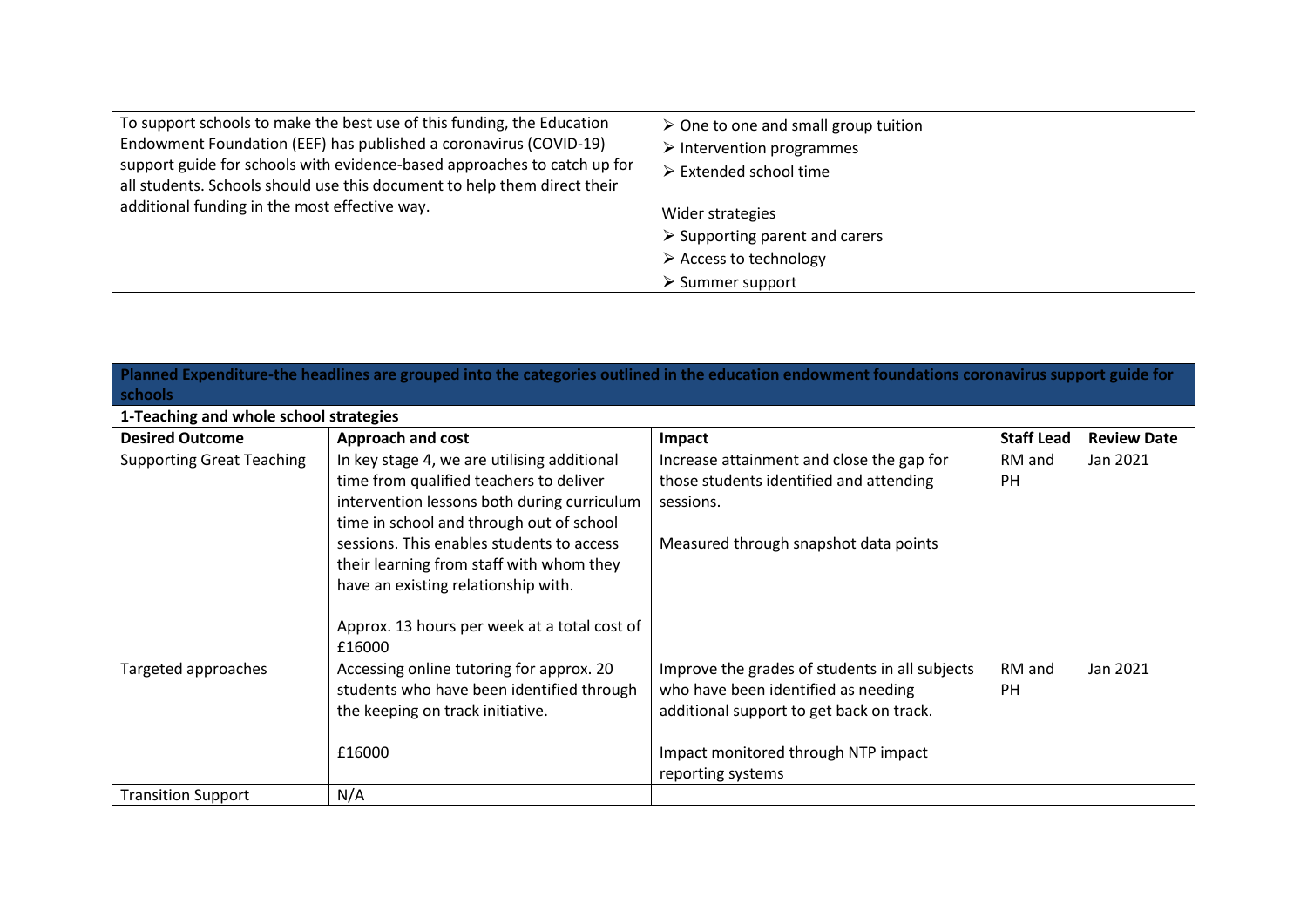| 2-Targetted approaches                |                                                                                                                                                                                                                                                                                                                                                     |                                                                                                                                                                                                                                                                                                                                  |              |          |  |  |
|---------------------------------------|-----------------------------------------------------------------------------------------------------------------------------------------------------------------------------------------------------------------------------------------------------------------------------------------------------------------------------------------------------|----------------------------------------------------------------------------------------------------------------------------------------------------------------------------------------------------------------------------------------------------------------------------------------------------------------------------------|--------------|----------|--|--|
| One to one and small group<br>tuition | HLTA support at approx. 36 hours per<br>week. Focusing on individual interventions<br>with the intention of improving<br>engagement, attitude to learning and<br>attendance. Support class teachers during<br>lessons and offer academic/wellbeing<br>mentoring to identified individuals<br>Approx. 36 hours per week at a total cost of<br>£19772 | Improve overall engagement in learning,<br>support the teacher to ensure that all other<br>students are able to engage fully in their<br>learning and make expected or above<br>expected levels of progress<br>Impact monitored through snapshot points<br>and ATL criteria                                                      | <b>RM</b>    | Jan 2021 |  |  |
| Intervention programmes               | Key stage 3 literacy and numeracy<br>intervention. Identified groups of students<br>receiving intensive small group learning to<br>improve overall literacy and numeracy<br>learning for a targeted period.<br>23 hours per week at a total cost of £12648                                                                                          | Improve overall literacy and numeracy ability<br>to have a cross curriculum impact with the<br>intention of improving a broader ability to<br>access the curriculum and then offer the<br>opportunity to reintegrate back into a<br>language.<br>Impact measured through literacy/numeracy<br>intervention groups progress made. | <b>RM</b>    | Jan 2021 |  |  |
| Extended school time                  | See above notes for supporting great<br>teaching                                                                                                                                                                                                                                                                                                    | See above notes for supporting great teaching                                                                                                                                                                                                                                                                                    | RM and<br>PH | Jan 2021 |  |  |
| 3-Wider strategies                    |                                                                                                                                                                                                                                                                                                                                                     |                                                                                                                                                                                                                                                                                                                                  |              |          |  |  |
| Supporting parents and<br>careers     | Communications to parents strategies<br>through Assistant Headteahers about<br>intervention plans for identified students<br>No additional cost to this budget-funds<br>already invested through other means.                                                                                                                                       | Parents are aware of additional interventions<br>and targeted support for their children and as<br>such can encourage engagement at home.                                                                                                                                                                                        | RM and<br>PH | Jan 2021 |  |  |
|                                       | Purchase of a virtual parents evening<br>system to engage parents to receive                                                                                                                                                                                                                                                                        | Engaging parents in the learning of their<br>children, demonstrating a joined up approach<br>between home and school and as such seeing                                                                                                                                                                                          | RM and<br>PH |          |  |  |